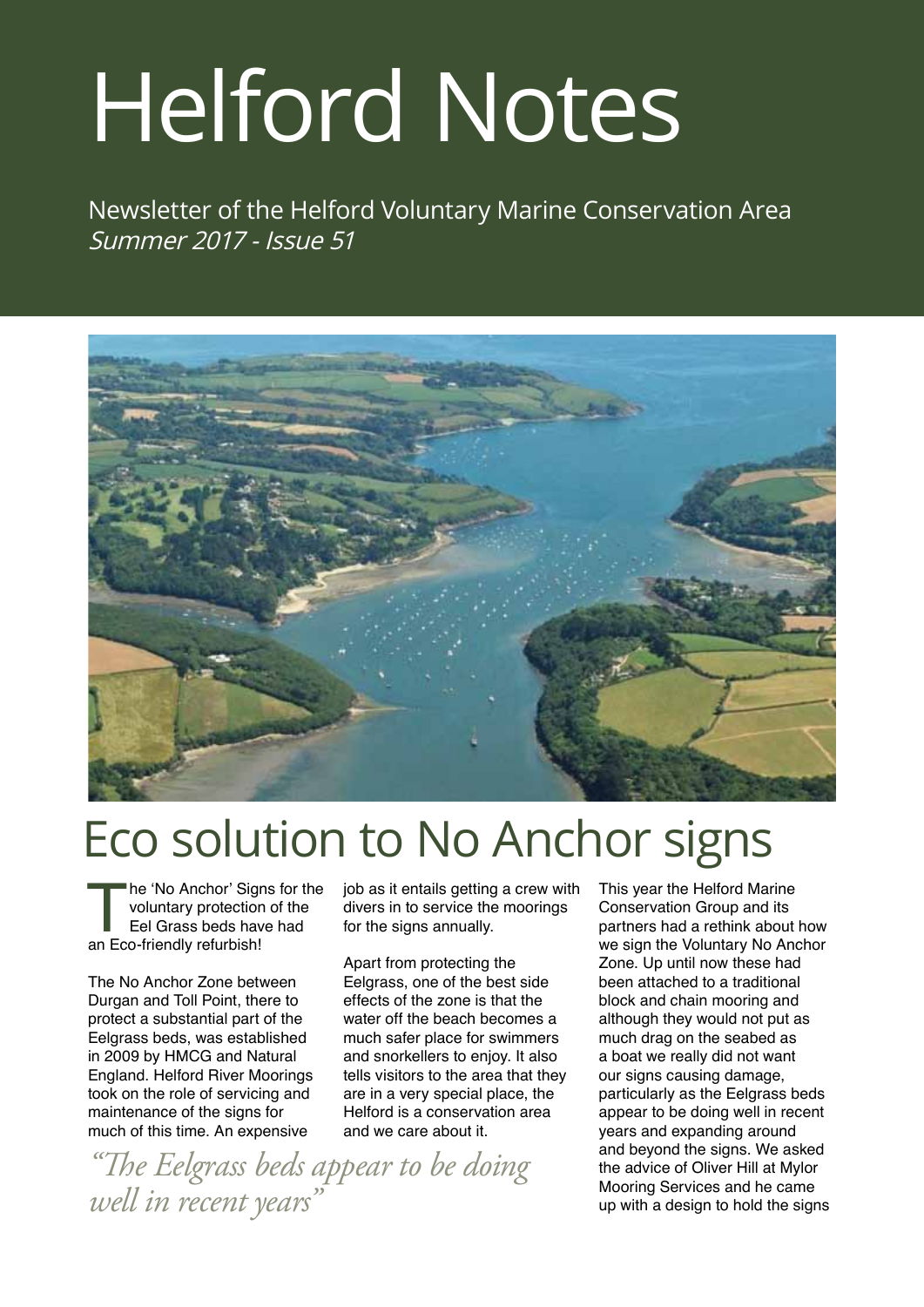#### Helford VMCA Newsletter

with least possible contact with the estuary bed.

This new design has a rope mooring with a relatively light block (roughly 1/2 ton) using 20- 24mm nylon line spliced around a thimble either end. Nylon has a specific gravity of 1.4 meaning it will sink in sea water and 24mm has a tested minimum breaking load of 11.4 tons when new.

The rope will have a midway submerged buoy to keep the slack line off the seabed and will have an overall length of about 6ft in excess of the maximum depth of water to allow for swell and heavy current. The size of line will allow for regular lifting for inspection, cleaning and replacement when necessary.

Lastly about 5ft x 19mm chain directly underneath the buoy to act as a counter weight (larger than the current chain to account for the reduced weight of the mooring hanging from the buoy). We had to raise funds of about £2,500, most of this going on the new hardware and the remainder for updating our Eelgrass postcards. So far donations are a pretty evenly split between Seachangers, Natural England, Helford River Moorings, The Duchy of Cornwall and HMCG membership funds and we will continue to fundraise to cover servicing costs and any replacement parts as and when.



#### **What is Eelgrass?**

Eelgrass is actually a flowering plant, not a Seaweed as some imagine. It reproduces in the UK by putting out rhizomes, spreading very slowly from the parent plant.

Left to flourish it forms meadows in shallow tidal areas, it is however rare in UK waters and rapidly declining here and worldwide, we have some of the very best of it down here in Cornwall (of course!) but even here it can be damaged by natural events such as a combination of extreme cold and low tides or man-made problems such as mooring, casual anchoring and pollution. Wherever the damage occurs it is very slow to recover and may never return if the damage is extensive.

**Why is Eelgrass so important?** The way the bed is formed with its network of rhizomes stabilises the shore, preventing sand and mud from being washed away. It sequesters CO2 in a similar way to rainforests but, according to studies, more efficiently. It provides a safe habitat for a wide range of marine life such as Seahorses, Anemones, Cuttlefish, Sea hares and many fish to breed, feed and grow. Because some of the fish species that we eat grow up there it can have great commercial value too.

A big thank you to Seachangers, Natural England, The Duchy of Cornwall, Helford River Moorings, Mylor Mooring Services and Helford Marine Conservation Group Advisory committee for supporting this project.  $\blacksquare$ 

#### How can we help it to flourish?

Firstly, everyone needs to try and abide by the no anchor zone, we have had mixed success over the years, this summer I have seen very little encroachment, there are always one or two that choose to ignore it but gradually they are becoming less.

Also, if you are living, working or holidaying in the Helford catchment please be very careful about what goes down the drain! It all reaches the Helford in some form or another!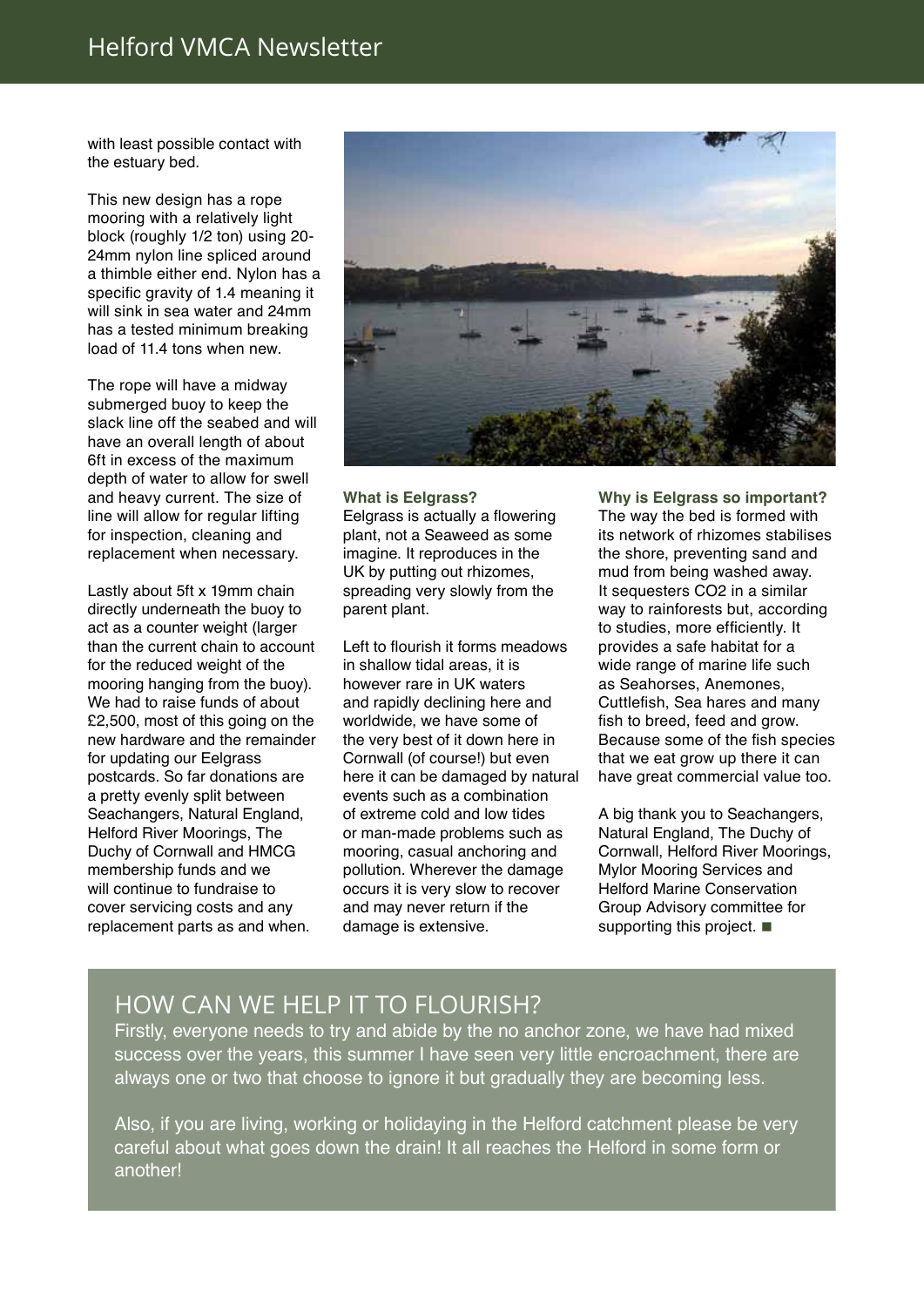# Sue's cookbook

#### **Catalan style fish stew as served at our AGM** Serves 8

- 6 tablespoons olive oil
- 1 large onion chopped fine
- 2 fennel bulbs sliced
- 1 teaspoon ground fennel seed
- 2 cloves garlic
- ½ teaspoon smoked picante paprika
- 1 tablespoon fresh thyme leaves
- Big pinch of Saffron
- 1 tin plum tomatoes chopped
- 100ml light stock or water
- 150ml white wine
- Salt and pepper
- 700g Hake fillet or other firm white fish
- ½ kg baby new potatoes boiled and cut into bitesize pieces

Heat the oil and fry off the onion without browning, add the fennel and garlic and continue to cook for a couple of minutes. Add the paprika and fennel seed give it a stir and add the thyme, saffron, tomatoes, stock or water, white wine. Let it simmer gently until the fennel is cooked and the sauce has thickened a bit. Season to taste. Skin the fish if necessary and cut into chunks, add to the pan with the potatoes and cook gently until just cooked through.

#### **Veggie version**

Add a can of chickpeas with the fennel. Finish with 100g of lightly toasted ground almonds. Leave out the fish!!

# The Helford River:

#### A dynamic ever-changing habitat, shaped by wind and tide

The wild weather we are<br>
having now has prompted<br>
me to write something<br>
about the dynamic nature of an having now has prompted me to write something estuary and the effect of the wind. Estuaries can vary widely in character depending upon their aspect and exposure to prevailing winds. The Helford Stretches from East to West, it's wide open mouth leads out onto Falmouth Bay, exposed to winds from the East and to a lesser extent the West.

A big swell can develop and our lovely tranquil Helford can look positively wild! Now we see the power of the sea in our backwater, moving tonnes of sand and gravel

up onto Trebah beach – a few days of Westerlies can reverse this action, sweeping it off down to bedrock too, nothing stays the same for long! It is regularly a subject of discussion at out Helford Marine Conservation Group Advisory Meetings. We marvel at changes wrought by nature.

Under the water marine life has adapted to this violent change and is remarkably resilient. For the Rocky reefs, Eelgrass meadow, Maerl beds it is business as usual.

Further up the Estuary all is quiet and fine sediments can

*'When the wind is in the east, 'tis neither good for man nor beast' is a well-known country saying and certainly no-one would want to be out on the Helford when a good easterly is blowing!"*



deposit into mud banks creating a warm shallow environment for invertebrate life and rich pickings for the wading birds. This variety of habitat and life is what makes the Helford worthy of the status of Special Area of Conservation, it can be taken for granted by us all but don't, because it really is special.  $\blacksquare$ 

**Sue Scott HMCG Coordinator**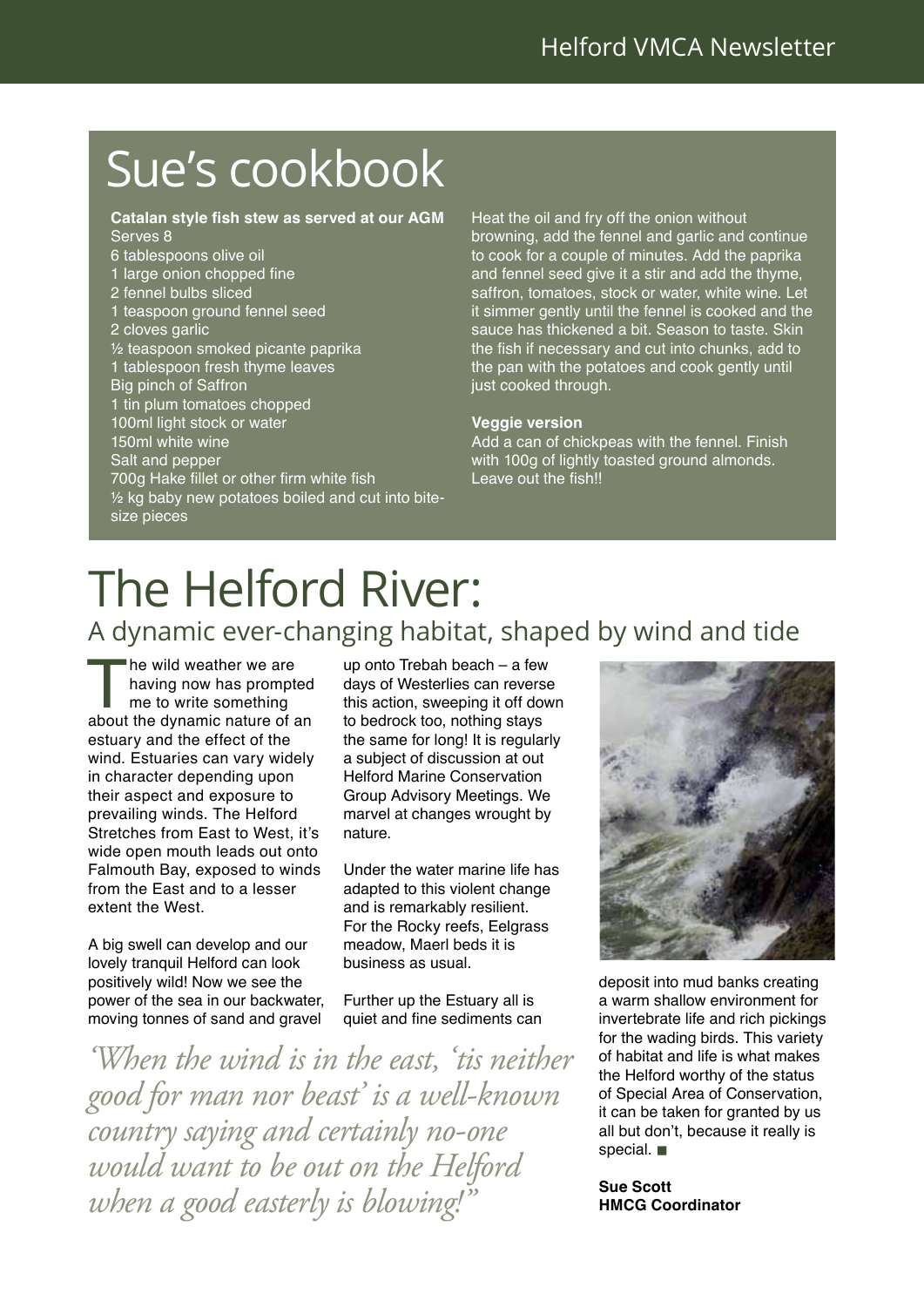### Why HMCG Supports the Cornish plastic pollution coalition

**Consultion Conduction Conduction Conduction**<br> **Conduction** (CPPC)<br> **Conduction** conductions,<br> **Conduction** conductions, Coalition (CPPC) represents more than 30 beach cleaning groups and marine science experts, collectively representing tens of thousands of people in Cornwall. Led by Claire Wallerstein and Delia Webb the VMCA's and other marine groups are involved as you would expect, but also Truro Cathedral, Transition Truro, Transition Falmouth, Surfers Against Sewage, Cornwall Wildlife Trust, National Trust Cornwall and Cornwall Seal Sanctuary.

There is no space to list them all here. In no particular order this is what they have been working for in 2016/17.

#### SUPPORTING SURFERS<br>AGAINST SEWAGE-MESSAGE IN A BOTTLE **CAMPAIGN**

An estimated 35.8 million plastic bottles are used and discarded in the UK each day, of which only a little over half are currently recycled.

Disposable plastic bottles, bottle parts and bottle tops are one of the commonest forms of litter found on the Cornish coast. A deposit return scheme could



dramatically reduce littering and the amount of plastic waste in the sea, which at current alarming trends is predicted to be more plentiful than fish by 2050.

#### Campaigning to stop Balloon and Chinese Lantern Releases

It's not just a balloon during six months of collecting and recording balloon debris on Cornish Beaches 2,223 pieces were found in 39 locations, some seen to be having a direct impact on wildlife. (report by CPPC Just a Balloon – Balloon Debris on Cornish Beaches 2017).

Microbeads in COSMETICS AND Cleaning Products 'Minuscule plastic granules of the kind found in many cosmetics have been shown to be readily

ingested by zooplankton, which are at the base of the entire marine food web (Cole et al, 2013, Plymouth Marine Laboratory.) Other research has shown similar behaviour in marine worms and other marine invertebrates.

A recent study by Uppsala University in Sweden has shown voracious consumption of micro plastics by juvenile perch – to such an extent that they choose plastic particles over food. The disturbing implications for all marine life as well as the fishing industry are clear and require urgent action.' (Extract from an open letter to government by CPPC).  $\blacksquare$ 

If you are interested in finding out more about HMCG's involvement then please contact Coordinator@helfordvmca.co.uk. If you are an organisation that would like to join CPPC then contact deliawebb@btinternet.com.

Meanwhile, thank you to many of the individuals and organisations that help keep the Helford clean. Please take you litter home with you and keep a bag handy for any litter you may find on the beach. Large items can be reported to the coordinator and we will arrange for pick up.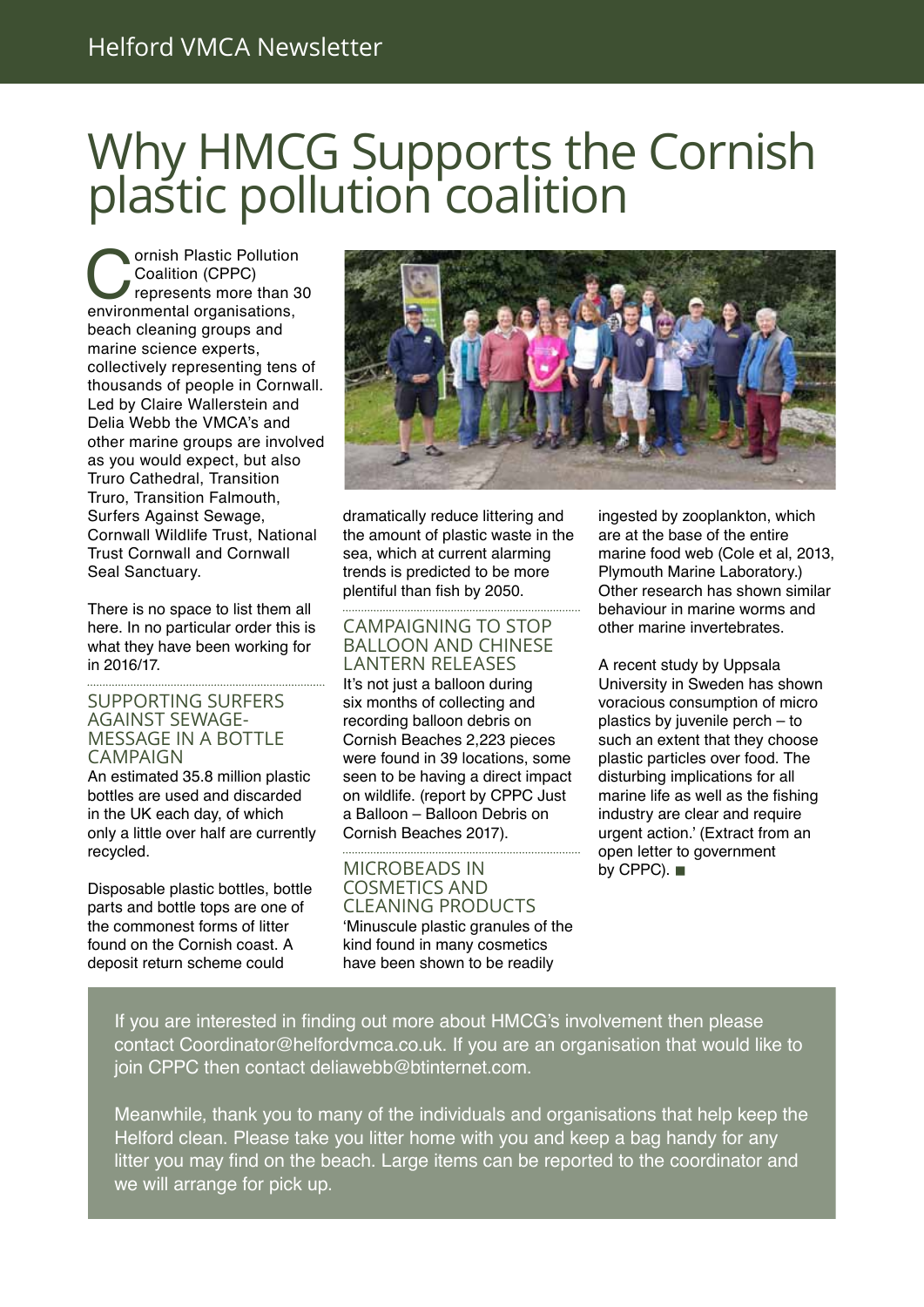

### Your Shore Beach Rangers

hanks to an incredible<br>
£1-million funding from<br>
the Big Lottery Fund, the<br>
Cornwall Wildlife Trust is leading a £1-million funding from the Big Lottery Fund, the fantastic new project set to better protect the Cornish coastline. 'Your Shore Beach Rangers' is a brand new partnership project between Cornwall Wildlife Trust and Cornwall College. It will develop the trusts existing Your Shore community work by supporting and expanding Cornwall's network of local Marine Conservation Groups as well as train and inspire 180 Beach Rangers (local people aged 16 - 24) to become active and long term members of Cornwall's Marine Conservation Group cluster.

The Your Shore Beach Rangers team is made up of Nat Gibb who will lead on the community engagement side of the project as well as continue to support existing local marine groups.

Jen Sandiford is the Youth Engagement Officer and he will be working with youth groups and schools to inspire young people aged  $11 - 24$  to become more involved with their local marine environment. There is also a project officer from Cornwall College who will be responsible

for developing the 'Beach Rangers Academy'. The training and development opportunities within this academy will be

offered to young people following their commitment to volunteering within marine conservation.  $\blacksquare$ 

#### So, what will Your Shore Beach Rangers do for Cornwall?

#### **Create opportunities for Cornish young people**

The project will provide opportunities for  $16 - 24$  year olds to gain new skills relevant to finding jobs in the green economy. This could be anything from practical skills such as first aid, event organisation and marine wildlife ID to instructor's qualifications in snorkelling, kayaking and coasteering.

#### **Engage young people with their environment**

The beach ranger team will support and train beach rangers (16 – 24 year olds) to deliver practical conservation activities in the marine environment with secondary school children.

#### **Support, set up and inspire coastal community groups**

The success of existing local marine groups in Cornwall is the inspiration behind this project. We will continue to support the existing groups in Fowey, Helford, St Agnes, Polzeath, Rame, Newquay and Looe as well as establish new vibrant and sustainable groups in Bude, Penzance, Falmouth, St Austell and St Ives. Together they will form a fantastic, county wide, network of volunteers and community action.

#### **Achieve a positive change for our seas and beaches**

The Local Marine Conservation Groups and young beach rangers will help the trust deliver direct marine conservation activity such as beach cleans, innovative local projects, non-native species monitoring, community engagement and shore surveys which will all greatly improve our marine and coastal environment in Cornwall.

You can follow the work of the beach rangers on facebook by searching for @beachrangers, but if you would like to learn more then please get in touch with **Nat Gibb** on **nat.gibb@cornwallwildlifetrust. org.uk** or call **07973728804.**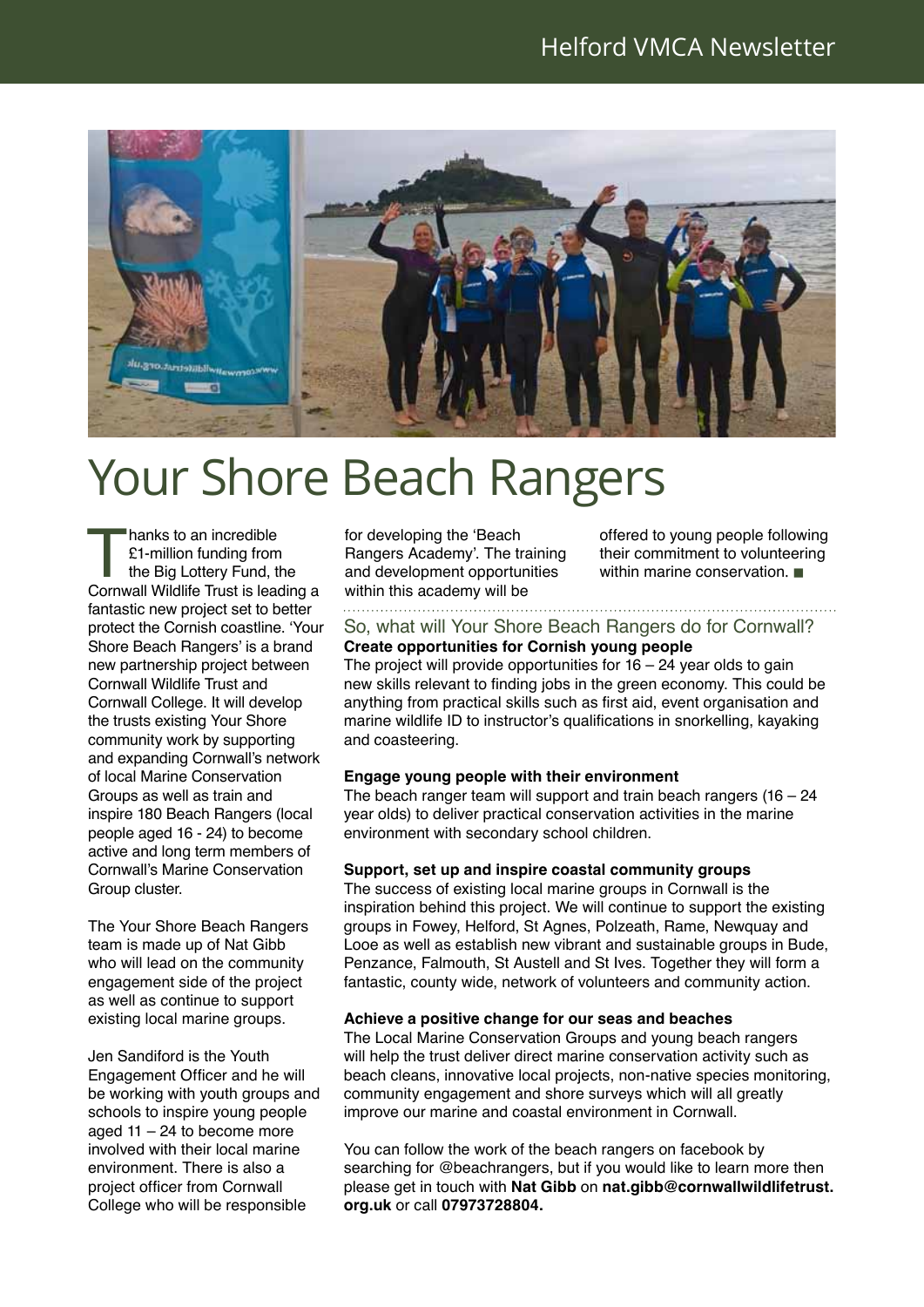## HMCG Report 2016 for our AGM

**Welcome to our 30th<br>Anniversary AGM, a**<br>volunteers and project officers anniversary AGM, a huge thanks to all the who have, over the years made the HMCG a thriving, robust organisation, engaging and delivering education on Marine Life to thousands of people. Helping with the everyday practical management, sitting on committees, making our voice heard in government to guide policy where we can and working hard to keep all that use the river working towards a common purpose of a healthy river system.

2016 turned out to be quite a dramatic year down on the Helford when The Wright Brothers announced that they were not going to renew the lease on the Duchy Oyster Farm and shellfishery and would be leaving at the end of March 2017. A small group from the HMCG advisory met with the Land Agent for Duchy of Cornwall Estates. Our main concerns being:

- Future management of the Shellfishery, a vacuum would be created by the withdrawal of the Wright Brothers, would there be an increase in unregulated mooring? Who would police the picking of Shellfish from the shore?
- There is a massive clean up needed, not just the hardware associated with the farm but the stray Pacific Oysters that have spread rapidly in recent years.
- Would they lease the farm again and what safeguards would they have in place to prevent the environmental damage that can arise from an intensive operation?
- What would happen to the quay and building at Port Navas?

We have been assured by the Duchy of Cornwall that they would only like to see a low key traditional Oyster farm operation, farming, subject to environmental conditions, the Native Flat Oyster. The Duchy have released this statement for our website.

'' The withdrawal of the Wright Brothers oyster farm business from the Helford and Port Navas quay continues and it is expected that it will be complete by the end of March. All of the oyster cages have now been removed from the river and are being taken away and all the other production and processing equipment will be removed. Members of the Village Hall Committee have agreed a scheme of works with the representative of the Duchy, that will see the surface of the access road and the quay restored, walls rebuilt, the quay ladder replaced and parts of the quay surface turfed.

This work is due to start in early April and should be finished for Easter but during the period of the works, the quay will need to be closed for safety reasons. There will be no effect on access to other properties.

Plans for developing a smaller scale native oyster farm are still being developed but are likely to take some time to come to fruition and we will update you as these progress."

In addition, The Wright Bros. gave up the management of the Ferryboat, now being refurbished ready to open by Easter, all being well.

2016 was a bumper year for Mackerel, large shoals gathered and those lucky enough to be walking out towards the mouth

of the river at the right time were treated to the sight of Common Dolphin Feeding and spectacular Gannet dives.

The byelaw to ban most types of netting in Cornwall's rivers and estuaries went through public consultation and has now been referred to DEFRA, there if approved it will be signed off by the minister and come into force. This byelaw will protect breeding and young stocks of fish that come into the estuaries to breed, feed and take shelter from predation. The prohibition on all but landing nets, ebb nets and for Sand-eel seine nets (Sand-eels will be by permit only) will take away the old ambiguities and should make it easier to protect fish stocks. **See www.cornwallifca.gov.uk/** for details.

**Water Quality** - The Farming and Wildlife Advisory Group FWAG have been successful in applying to DEFRA for their facilitation fund to help farmers in the Helford River Catchment improve the way they farm to retain soil and prevent water runoff. There will be a series of workshops and talks over the next five years to the farmer group and we hope to see the benefits in improved water quality. In addition Becky from FWAG has obtained grant funding from the Environment Agency to give tailored individual advice to farms and a 50% grant for improvements such as fencing off water courses, covering yards and putting in efficient slurry and drainage systems.

In October we undertook the practical part of the Helford River Survey revisiting the transects set up 30 years ago, thanks to the help of dedicated Helford group volunteers we now have the data to continue with the ongoing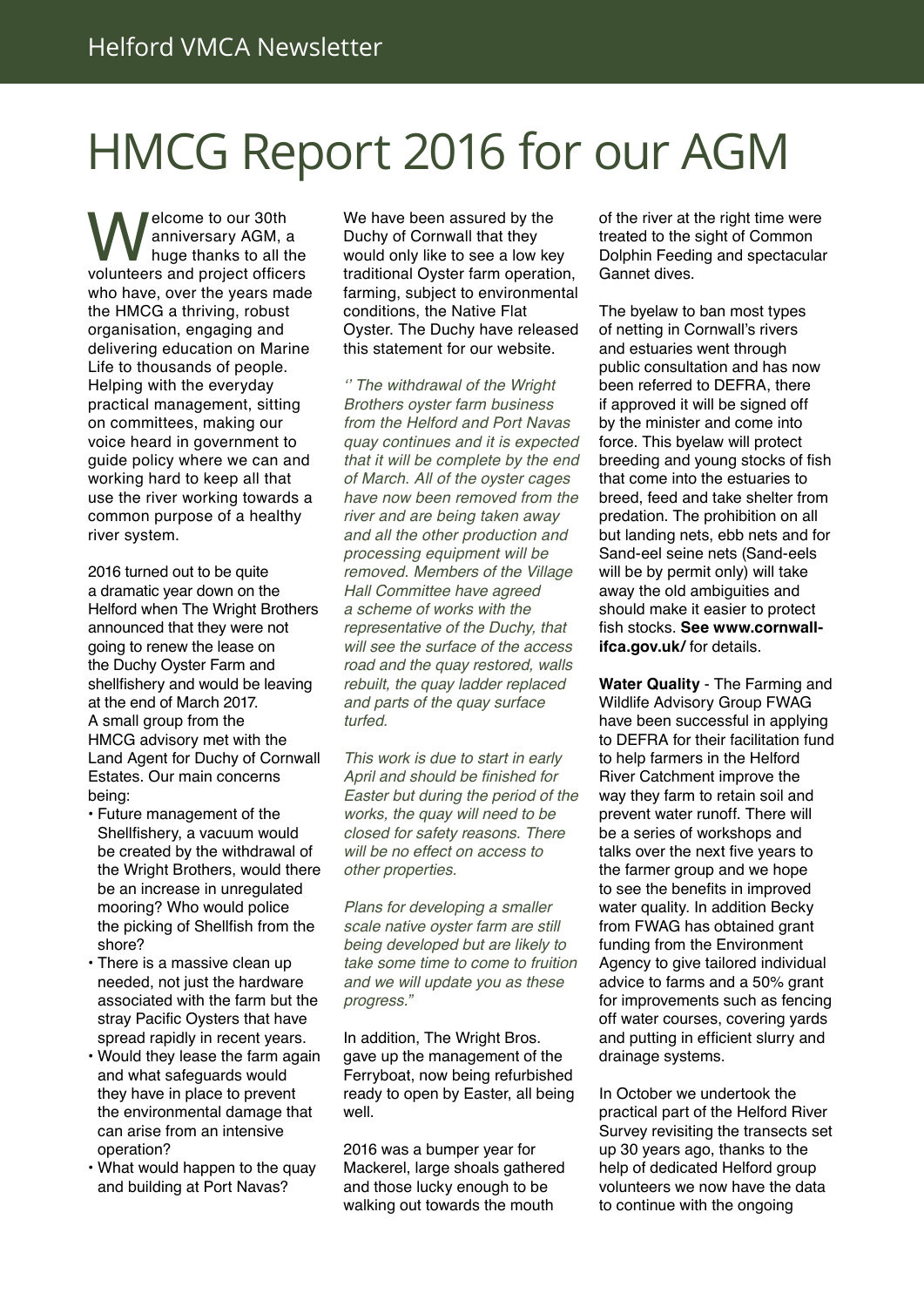report first started in 1987 and repeated every five years since! It is a huge achievement to have kept a data set going this long and it has seen many changes. Events last year were really well attended and it was interesting to try some new ways of appreciating the Helford with Painting the Great Outdoors with Andrew Tozer and A Weekend in the Woods with the National Trust and Kestle Barton. The art proved hugely popular and Trebah a beautiful and inspiring setting. The old favourites, the Conservation Cruise (have you bought your tickets for 2017 yet?) and the Snorkel Safari and Barbecue were fully attended and the weather stayed fair. All together we reached just shy of 500 people, a testament to the dedication of our events committee to produce quality events and of course our beautiful surroundings in which to hold them. In 2017 we have another full program of exciting things, please book early, some events have to be restricted in numbers and we don't want our members to miss out.

The Eelgrass Voluntary No Anchor Zone buoys have had to be upgraded this year, shackle and chains were worn and we were very keen to investigate using a mooring system for the signs that would not risk damage to the Eelgrass underneath. In the last few weeks our signs have been upgraded by Mylor Mooring Services costing just over £2,000.

They also need an annual service and this usually costs around £75 per sign plus and spares parts and replacements although we should not need any for a while. These voluntary no anchor signs signal to any one sailing in Helford waters that they are in a conservation area and need to take care. I know on a hot sunny day they can be ignored but on the whole they work well,



with the added benefit of the users of Grebe beach having a much safer area to snorkel and swim without having to dodge masses of boats. The protection of this Eelgrass bed is a major achievement for this group and we need to continue to fund raise for it's management. We have had a generous £530 from the Seachangers fund, I will be reporting back to them in the next few weeks on our progress.

Many thanks to our volunteers who go out and pick up litter on a regular basis, please do remember when you are out on shore that just two minutes picking up plastic off the strandline makes a difference. You may find something interesting washed up too! We must also mention the British Trust for Ornithology Wetland Bird Counters who go out all year round and count the numbers of different species of birds, a longstanding and effective monitoring program. Annual reports can be seen at: **www.bto. org/volunteer-surveys** and new  $recuits$  welcome!

It is with sadness that we remember long standing group member and volunteer Martin Harris, who sadly died at the beginning of the year. We pass on our condolences to his wife. Jeanette.